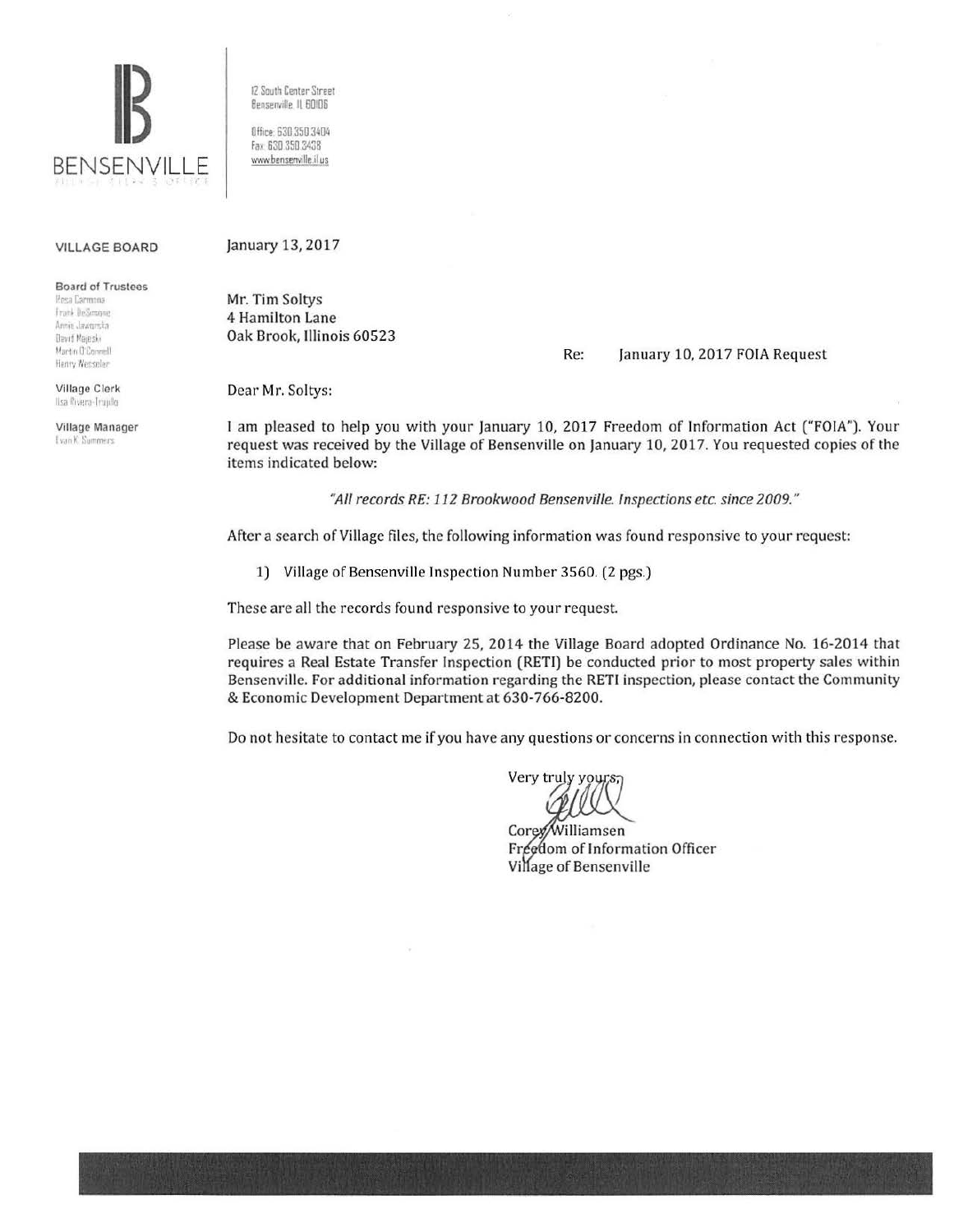

# VILLAGE OF BENSENVILLE

INSPECTIONAL SERVICES

12 South Center Bensenville, IL 60106 phone:630-350-3413 fax:630-350-3449

Type of Inspection: RETI REAL ESTATE TRANSFER INSP

### CORRECTION NOTICE

|                                                                          | Address: 112 BROOKWOOD                                                                                                                                                                                            | Unit:     | Owner:                                                                                                                                                                                                                                                                                                                 |        | ** UNKNOWN                                                                             |                                                                                                                                                                                      |  |
|--------------------------------------------------------------------------|-------------------------------------------------------------------------------------------------------------------------------------------------------------------------------------------------------------------|-----------|------------------------------------------------------------------------------------------------------------------------------------------------------------------------------------------------------------------------------------------------------------------------------------------------------------------------|--------|----------------------------------------------------------------------------------------|--------------------------------------------------------------------------------------------------------------------------------------------------------------------------------------|--|
| Owner Address:                                                           |                                                                                                                                                                                                                   |           |                                                                                                                                                                                                                                                                                                                        |        |                                                                                        |                                                                                                                                                                                      |  |
| Phone:                                                                   |                                                                                                                                                                                                                   |           |                                                                                                                                                                                                                                                                                                                        |        |                                                                                        |                                                                                                                                                                                      |  |
| Inspection Date & Time:                                                  |                                                                                                                                                                                                                   |           |                                                                                                                                                                                                                                                                                                                        |        | Inspector: TOM CROWE                                                                   |                                                                                                                                                                                      |  |
| # Bedrooms:                                                              | # if Bathrooms:                                                                                                                                                                                                   | Basement: |                                                                                                                                                                                                                                                                                                                        | Attic: | Water:                                                                                 | Sewer:                                                                                                                                                                               |  |
| Checklist #<br>010Z<br>030Z<br>040D<br>050C<br>060<br>090<br>120<br>1201 | Violation<br>Front Light Pole out front<br>Fire Place Chimny<br>BALUSTERS SPACED 4 IN OR MORE<br>SUMP PUMP<br>Interior DOOR<br><b>INTERIOR SURFACES</b><br><b>INTERIOR ELECTRIC</b><br>REMOVE ALL EXTENSION CORDS |           | <b>Violation comment</b><br>Repair<br>Install Boards Per Code<br><b>Install Cover Per Code</b>                                                                                                                                                                                                                         |        | Install all Doors and Hardware Per Code<br>Minor Drywall Missing iin Basement Per Code | Repair-Bricks-Motor-and Clay Tile Pipe Per Code<br>Install Globes on all Closit Lights Per Code. Install All wall swith/outlet<br>covers Per Code. bLable Elictrical Pannel Per Code |  |
| 120K<br>130G<br>160A<br>160B<br>190Z                                     | COVER ALL OPEN JUNCTION BOXES<br>NEED PRESSURE RELIEF PIPE<br>SMOKE DETECTORS NEEDED<br>CARBON MONOXIDE NEEDED<br>OTHER                                                                                           |           | On Water Heater Install Hard Metal Pipe 2-4"" off floor.<br>Install in every bedroom and halway outide of bedrooms Per Code<br>Install within 15' of Bedrooms. Per Code<br>Install Hand Rails to Upstairs and Basement Per Code. Repair<br>Sliddingb dore Handles Per Code.<br>Repir Tile in Basement by tub Per Code. |        |                                                                                        |                                                                                                                                                                                      |  |

### Additional Remarks/Comments:

Created from inspection 3559 on 01/26/2011 by 6523tcro

...

THOSE ITEMS LISTED ABOVE ARE VIOLATIONS OF BENSENVILLE'S ADOPTED VILLAGE CODE AND/OR PROPERTY MAINTENANCE CODE. THIS IS YOUR WRITTEN "CORRECTION NOTICE". FAILURE TO CORRECT THE ABOVE LISTED VIOLATIONS WITHIN THE PRESCRIBED TIME MAY RESULT IN A FINE OF UP TO \$750 PER VIOLATION, PER DAY .